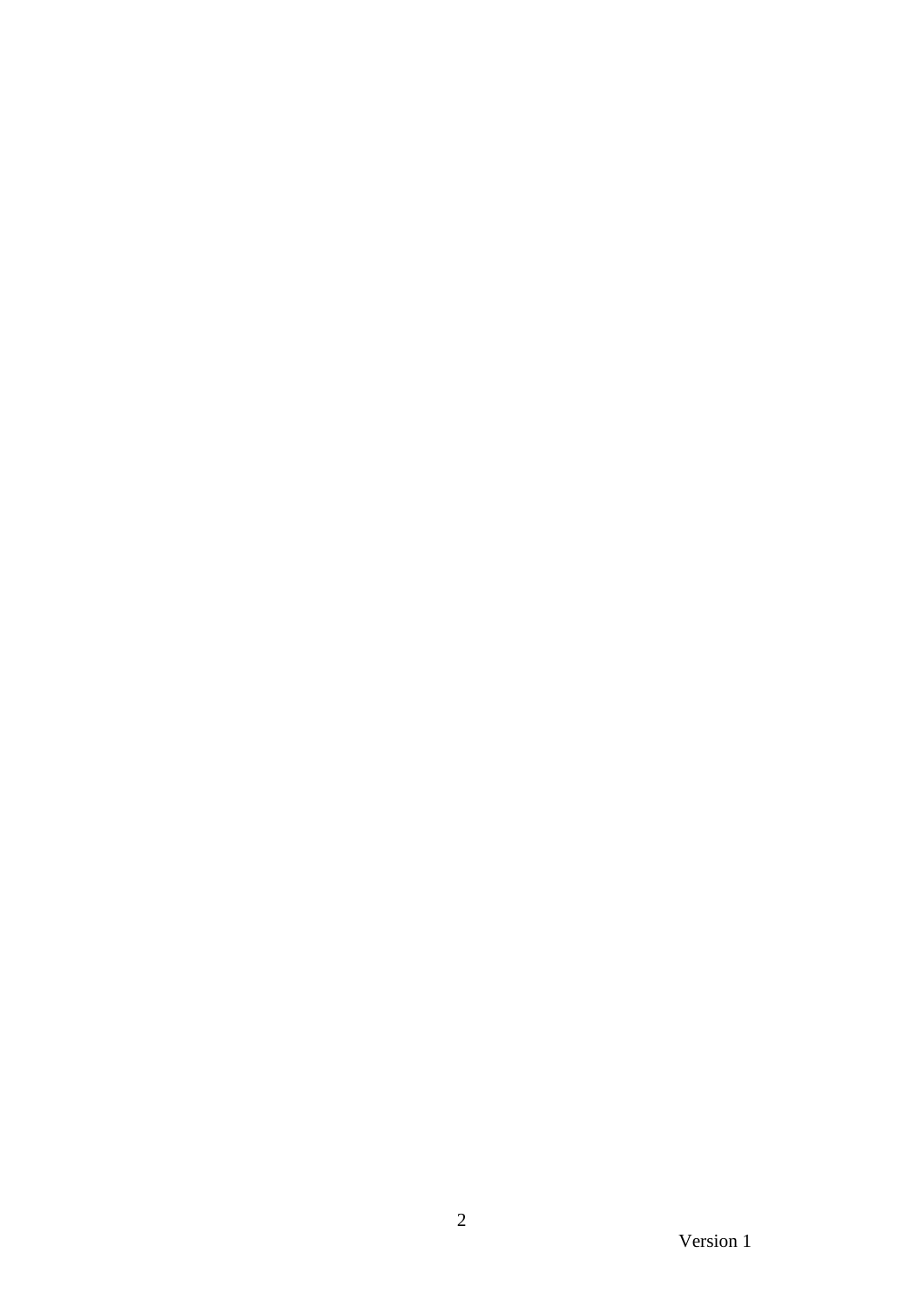# Table of contents

| Item           | <b>Description</b>                                 | Page No. |
|----------------|----------------------------------------------------|----------|
|                | Introduction                                       |          |
| $\overline{2}$ | Information collected by Wexford County<br>Council | 4        |
|                |                                                    |          |
| 3              | <b>Requirement for a Privacy Notice</b>            | 5        |
|                | <b>Sharing Information</b>                         | 5        |
| 5              | How your Personal Data will be                     | 6        |
|                | used/processed.                                    |          |
| 6              | <b>Legal and Regulatory Obligations</b>            | 6        |
|                | <b>Records Retention Policy</b>                    | 6        |
| 8              | <b>Your Rights</b>                                 | 6        |
| 9              | <b>Data Protection Contact Details</b>             |          |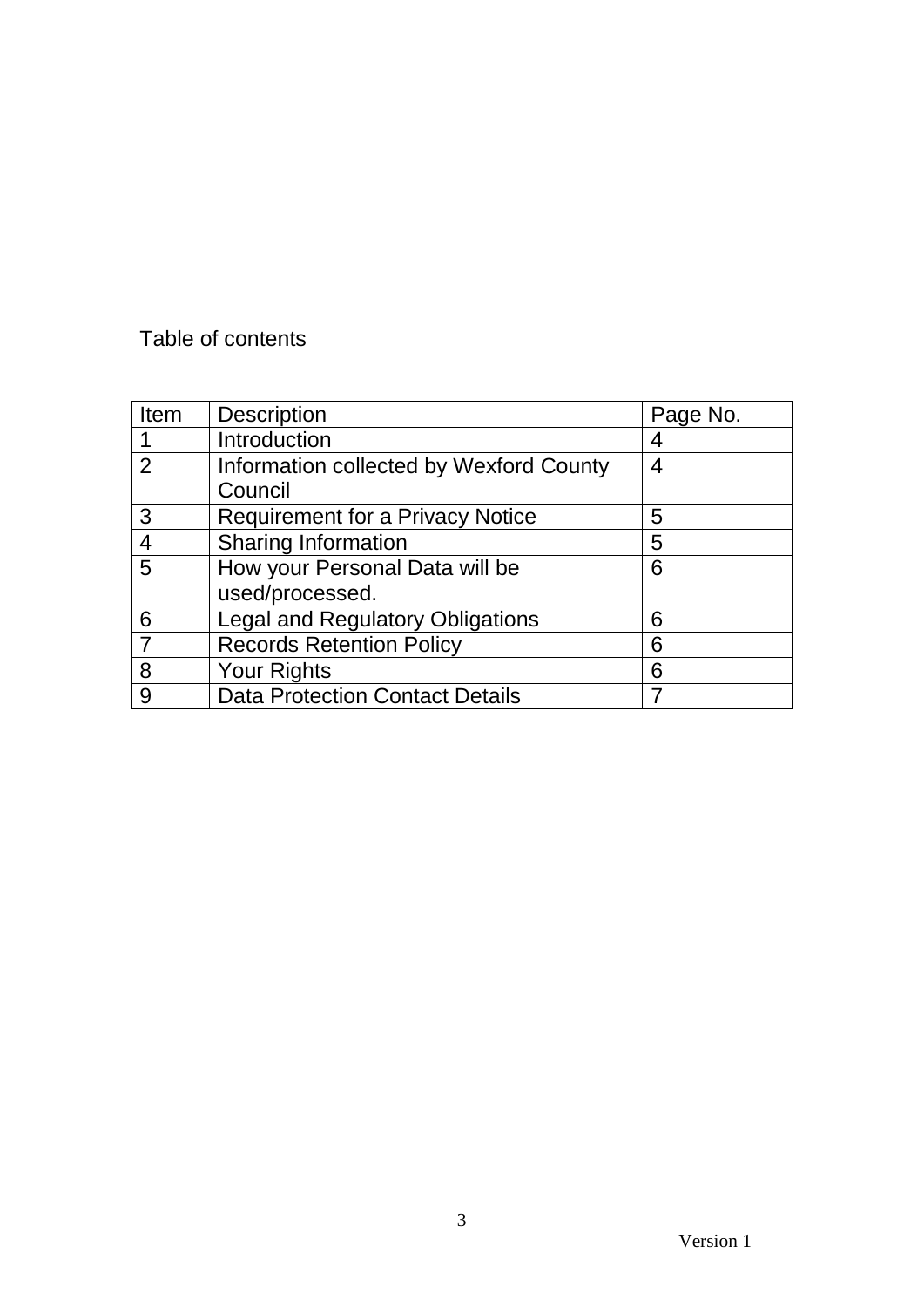### **1. Introduction**

Wexford County Council (the Council) is responsible for the provision of an extensive range of public services, including fire services, and this is the Privacy Notice for the Fire Section of the Council. This includes Fire Safety Certificate applications, Liquor licensing, Fire Services Acts inspections, Fire incident reporting, Fire Charges and Waivers.

The Council seeks to promote the economic, social and cultural development of County Wexford and in doing so contribute significantly to improving the quality of life of the people of the county. The delivery of high quality services, tailored to meet the needs of all our customers remains one of the Council's core objectives included in our Corporate Plan.

The services includes not only the level and quality of the service given to our customers, but also the quality of our decision making processes, the efficiency and effectiveness of our corporate operations, standard of our facilities and our ability to adapt to an ever-changing environment. Please visit our website for more information at [www.wexfordcoco.ie](http://www.wexfordcoco.ie/)

#### **2. Information collected by the Council**

The Council processes and uses certain types of information about individuals (Data Subjects) and organisations to provide the most effective and targeted range of services to meet the needs of the people, organisations, communities and businesses of Co. Wexford.

Depending on the service being sought or the provided, the information that the Council collects may include "personal data" as defined by the Data Protection Acts and by the General Data Protection Regulation 2016 (GDPR) and this may relate to current, past and future service users; past, current and prospective employees; suppliers and members of the public who may engage in communications with Council staff.

In addition, staff may be required from time to time, to collect, process and use certain types of personal data to comply with regulatory or legislative requirements. This will include contact details to allow for efficient communication.

You do not have to provide all your contact details but providing more, such as email, a phone number or an address, makes it easier for effective communications with you.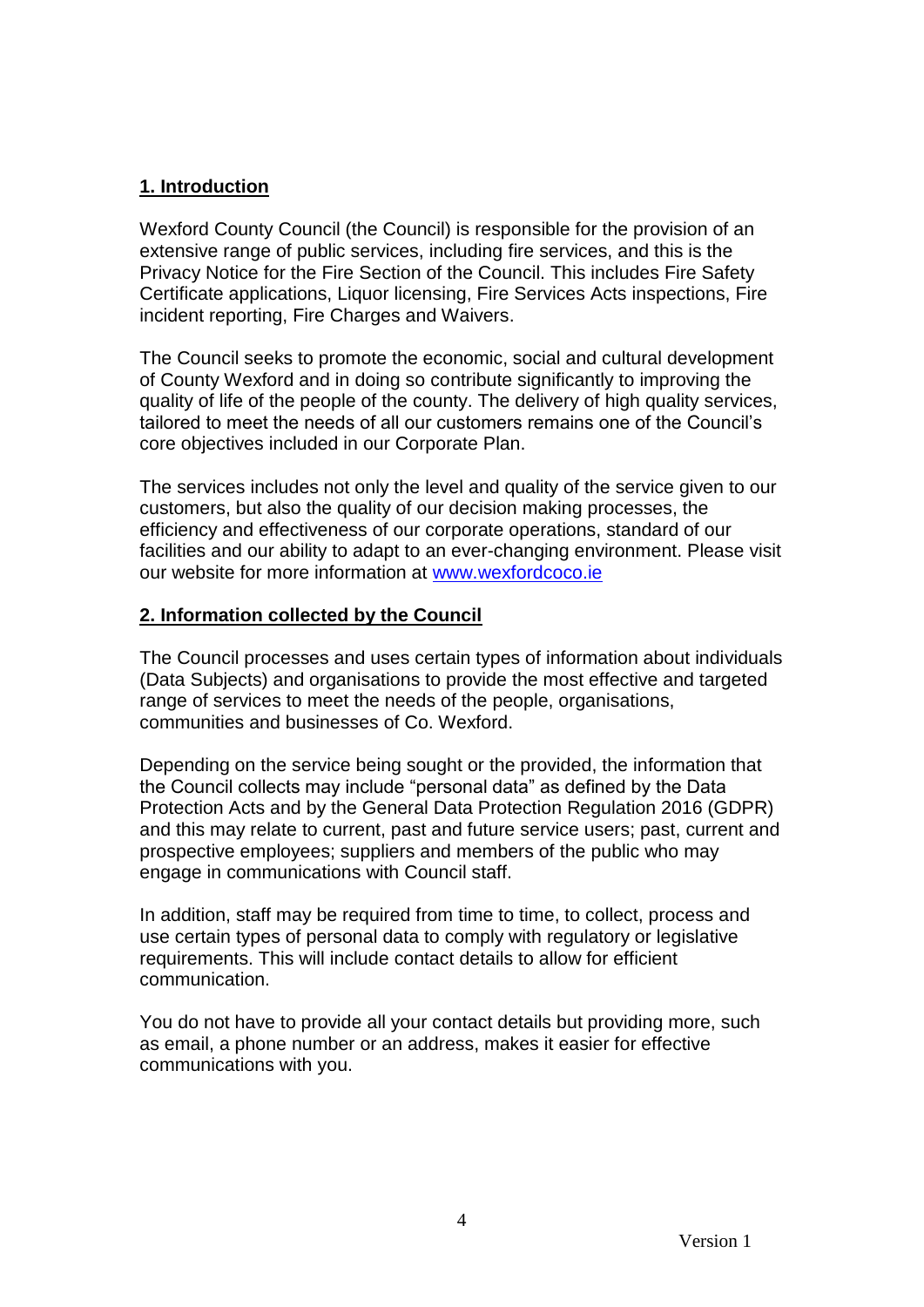## **3. Requirement for a Privacy Notice**

The Council will set out the information we require in a series of separate and distinct application forms and specific Privacy Notice relevant to each service. Privacy Notices are located on the Council's website at [www.wexfordcoco.ie](http://www.wexfordcoco.ie/)

The Council has produced this privacy notice to demonstrate our firm commitment to privacy and to assure you that all your dealings with the Council, in the area of fire services will be carried out in a way to ensure the security of the data you provide to us.

The personal data that you may be required to supply to the Council, or may be collected through other sources (investigations by Council staff; CCTV, information from other  $3<sup>rd</sup>$  parties or agents acting on your behalf; etc.) is;

- Obtained lawfully, fairly and in a transparent manner.
- Obtained for only specified, explicit and legitimate purposes.
- Adequate, relevant and limited to what is necessary for the purposes for which it was obtained.
- Recorded, stored accurately and securely and where necessary kept up to date.
- Kept only for as long as is necessary for which the purposes for which it was obtained.
- Kept in a form, this permits identification of the data subject, for no longer than necessary.
- **Processed only in a manner that ensures the appropriate security of** the personal data including protection against unauthorised or un lawful processing.

#### **4. Sharing information**

The Council may share your information internally (within the Council) in accordance with statutory obligations. This is mostly between the Fire Section and the Planning Section and the Housing Department in accordance with Sections 41(b) and 60(3)(a)(ii) of the Data Protection Act 2018. In addition, the Council may share your information with third parties in accordance with statutory and regulatory obligations. The staff of Fire Services may request, obtain and share information, in carrying out its various functions in accordance with the above mentioned Sections of the Data Protection Act 2018 from the following bodies, as appropriate:

- An Garda Síochána
- The Court Services
- The Department of Social Protection
- **The Health Service Executive**
- **TUSLA The Child and Family Agency**
- HIQA Health Information and Quality Authority
- **The Department of Housing, Planning and Local Government.**
- Contractors/Suppliers processing data for Wexford County Council's Fire Section in the areas of CCTV Surveillance.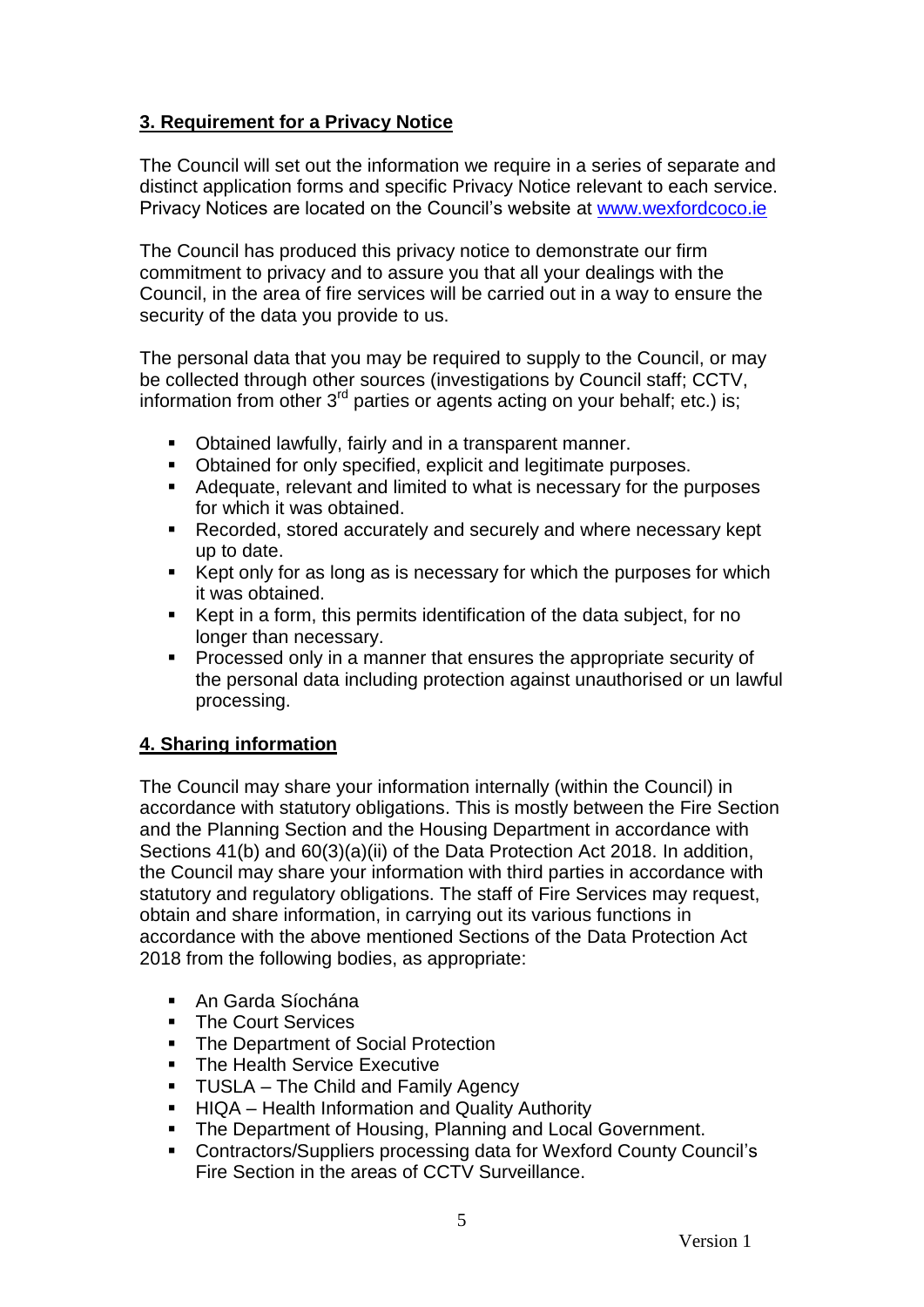## **5. How will your Personal Data be used/processed?**

The volume of customers of Council services and range of Fire services that the Council provides requires IT systems to manage customers. Access to the data is controlled and restricted to relevant staff involved in assessing and processing the various services with other security measures such as password encryption.

#### **6. Legal and Regulatory Obligations**

The Legal basis and legitimate basis for processing personal data are included in;

- The Building Control Acts 1990-2007
- The Fire Services Acts 1981-2003
- **Licensing of Indoor Events 2003**
- **Multi Unit Development Act 2011**
- **Dangerous Substances Act 1972**
- **Explosives Act 1875**
- Ease of Escape Regulations 1985.
- **Other Regulations pertaining to the above Acts.**
- **Departmental Circulars.**

# **7. Records Retention Policy**

The Council is in the process of preparing retention policies for all services and business units of the Council. These policies will outline the timeframe for which your personal data will be retained by the Council and what will happen to it after the required retention period has expired. These policies will be published on the Council's website at [www.wexfordcoco.ie](http://www.wexfordcoco.ie/)

# **8. Your rights**

You have the right to request access to personal data held about you, obtain confirmation as to whether data concerning you exists, be informed of the content and source of the data held by the Council and check its accuracy. If the data held by the Council is found to be inaccurate you have the right to change, remove, block or object to the use of said personal data held by the Council. In certain circumstances blocking access to data may delay or remove access to a service where data is required by law or for essential purposes related to the delivery of a service to you.

Please note that to help protect your privacy, we may take steps to verify your identity before granting access to personal data.

In addition, Data Subjects have a right to;

 Exercise data portability, i.e. obtain a transferable copy of information we hold to transfer to a third party/provider.